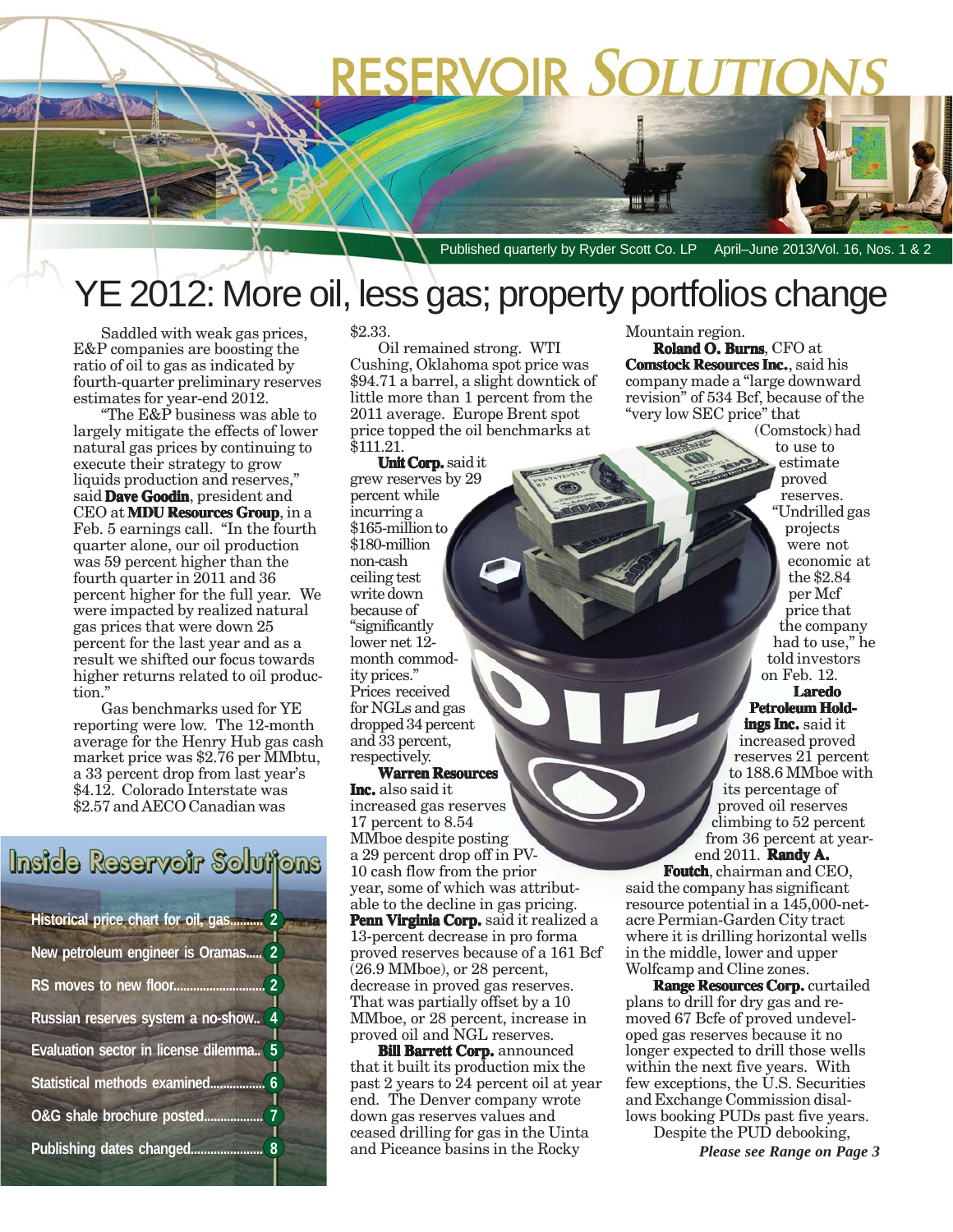

## New petroleum engineer

**Claudia Oramas** was promoted to associate petroleum engineer this year. She estimates reserves and evaluates field performance and economics under the guidelines of the SPE-PRMS and U.S. SEC rules.



Previously, Oramas worked at Ryder Scott as a senior petroleum technician for four years. She assisted in preparing cashflow reports and in managing production data, petrophysical studies and engineering and geological information.

Oramas has worked with U.S. and international companies, including those in Mexico,

**Oramas**

China, Colombia, Venezuela and Argentina, where she assisted in a waterflood study of several fields. That experience includes assisting in reserves-estimation studies of fields in Colombia and Trinidad & Tobago.

She analyzes the economics involving operating, fixed and capital costs and oil and gas prices, including applying differentials and shrinkage. Oramas also created and maintained client databases for declinecurve analysis and cashflow reports using various program applications. She also managed production information using various databases and applications.

Oramas has several years of experience using the economic-analysis programs used throughout industry. She has a BA degree in mathematics from the University of St. Thomas and an MS degree in petroleum engineering from the University of Houston.

### Ryder Scott moving up

The Ryder Scott Houston office has moved its main floor from 38 to 46 in the 1100 Louisiana building so it could consolidate on three consecutive floors— 44,45 and 46. That is the only address change except the four digits after the main zip code. The new zip code is 77002-5294.

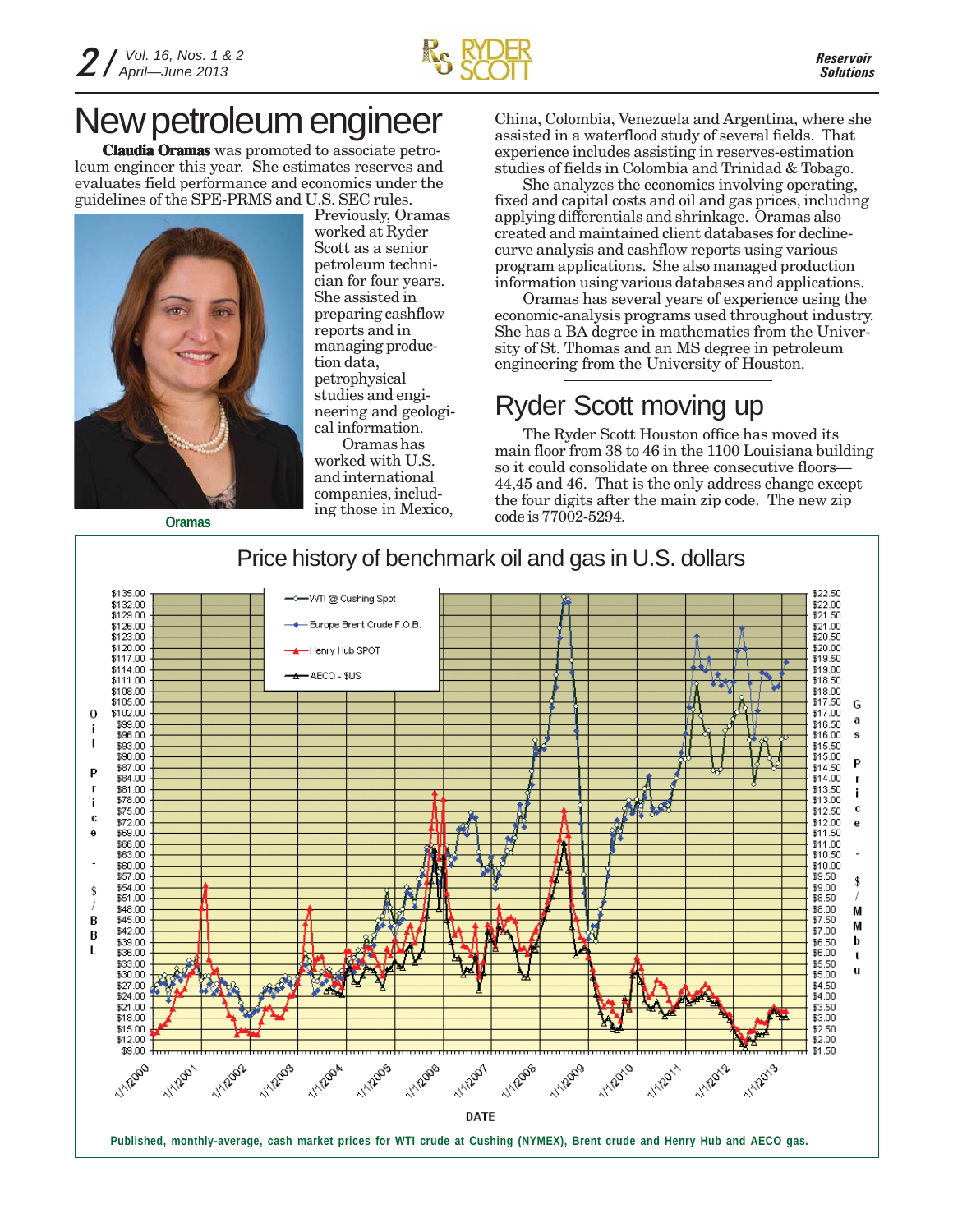

#### *Range—Cont. from Page 1*

gas-heavy Range said it increased its proved reserves 29 percent to 6.5 Tcfe and has redirected capital to liquids-rich areas. YE 2012 proved reserves by volume were 74 percent gas, 22 percent gas liquids and 4 percent crude.

**Pioneer Natural Resources Co.** said that a significant decline in gas prices resulted in moving PUD gas reserves to probable reserves in the Raton field in southeastern Colorado, Edwards trend in south Texas and Barnett shale play in north Texas. As a result, the company recognized negative price revisions of 82 MMboe during 2012.

**Goodrich Petroleum Corp.** said it "incurred negative reserves revisions of 121 Bcfe of gas reserves at year-end that were on the books the prior year." The downward revisions were primarily related to the loss of PUD gas reserves in the northwest Louisiana and east Texas areas where those volumes were uneconomic under SEC pricing. Overall, proved oil and gas reserves decreased from 490 Bcfe to 331 Bcfe.

In the 4Q, **Occidental** Petroleum Corp. recorded pretax charges of \$1.8 billion mostly for impairments in the oil and gas Mid-Continent business units of which more than 90 percent were related to gas properties acquired more than four years ago on average, said **Cynthia L. Cynthia Walker**, CFO and executive vice president.

While the performance of the properties was generally as expected, gas prices declined approximately 50 percent since the acquisitions. For the year, Oxy's reserves replacement was 143 percent or about 400 million barrels.

Reserves additions from the Bakken shale in North Dakota and Cold Lake oil sands in Alberta helped **Exxon Mobil Corp.** replace 115-percent of its reserves. More than half of Exxon's proved reserves of 25.2 billion BOE was "made up of more valuable crude oil and other liquids, an improvement over the prior year when 51 percent of Exxon's reserves were gas," the company said.

**Cimarex Energy Co.** said that "with continued focus on liquids-rich production, the amount of proved reserves comprised of liquids at year-end 2012 increased to 45 percent as compared to 41 percent at year-end 2011." Overall, reserves grew 10 percent to 2.3 Tcfe.

Because of lower natural gas prices, **Noble Energy Inc.** said it debooked 94 MMBoe associated with the termination of the vertical-well program in the Wattenberg gas field and 26 MMBoe associated with dry gas fields.

**Anadarko Petroleum Corp.** said gas prices decreased by about 31 percent on average for the year, but only about 2.5 percent of its reserves were affected. "Much of our investment is in liquids business, absent Marcellus where we're making attractive returns in the current gas price environment," said **Robert G. Robert Gwin**, senior vice president finance and CFO, in March. While increasing proved oil reserves 30 percent,

said **Abraxas Petroleum Corp.**, it bolstered its oil position at year end with 58 percent oil vs. 46 percent at YE 2011. Proved totals for oil, gas and NGLs were more than 30 million BOEs.

### Escalated cases under NI 51-101 not enough to offset gas prices

Canadian majors and juniors were also contending with low gas prices. However, the effect of using an escalated price under National Instrument 51-101 softened the blow for gas producers filing in Canada. In the U.S., filers are required to report proved reserves under unescalated, constant-price cases.

> The difference between the two reporting regimes was apparent in the annual filings of dual issuers, such as **Encana Corp.**, Canada's largest gas producer. Encana reports to the Alberta Securities Commission and to the SEC in a 40-F filing. In its 2012 Canadian

report, the company escalated future estimated prices for Henry Hub and AECO benchmarks from \$2.79 and \$2.41 per MMbtu, respec-

tively, to \$4.25 and \$3.83 by YE 2014. Even so, Encana's net proved gas reserves dropped almost 14 percent, from 13,441 Bcf to 11,617 Bcf. Using constant-case SEC pricing and the same benchmarks, net proved gas reserves tumbled almost 32 percent from 12,840 Bcf to 8,792 Bcf.

Last year, Encana reduced the value of its reserves by \$1.19 billion on falling prices for the fuel. "We believe that natural gas prices will settle out in the \$4 to \$5 range in the next couple of years," CEO **Randy Eresman** said last year. "We have a considerable volume which is exposed to that potential upside."

Major oil producers in Canada fared better even though the oil-sands benchmark price, West Canada Select, was weak throughout the year. In December, WCS traded at a record \$42.50 a barrel less than U.S. crude.

With a reserves base of about 95 percent oil, **Suncor Energy Inc.** decreased YE 2012 proved-plus-probable reserves about 3 percent before adjustments. The company, Canada's largest oil producer, saw increases in 2P reserves mainly from assets and extensions in *Please see Canada on Page 8*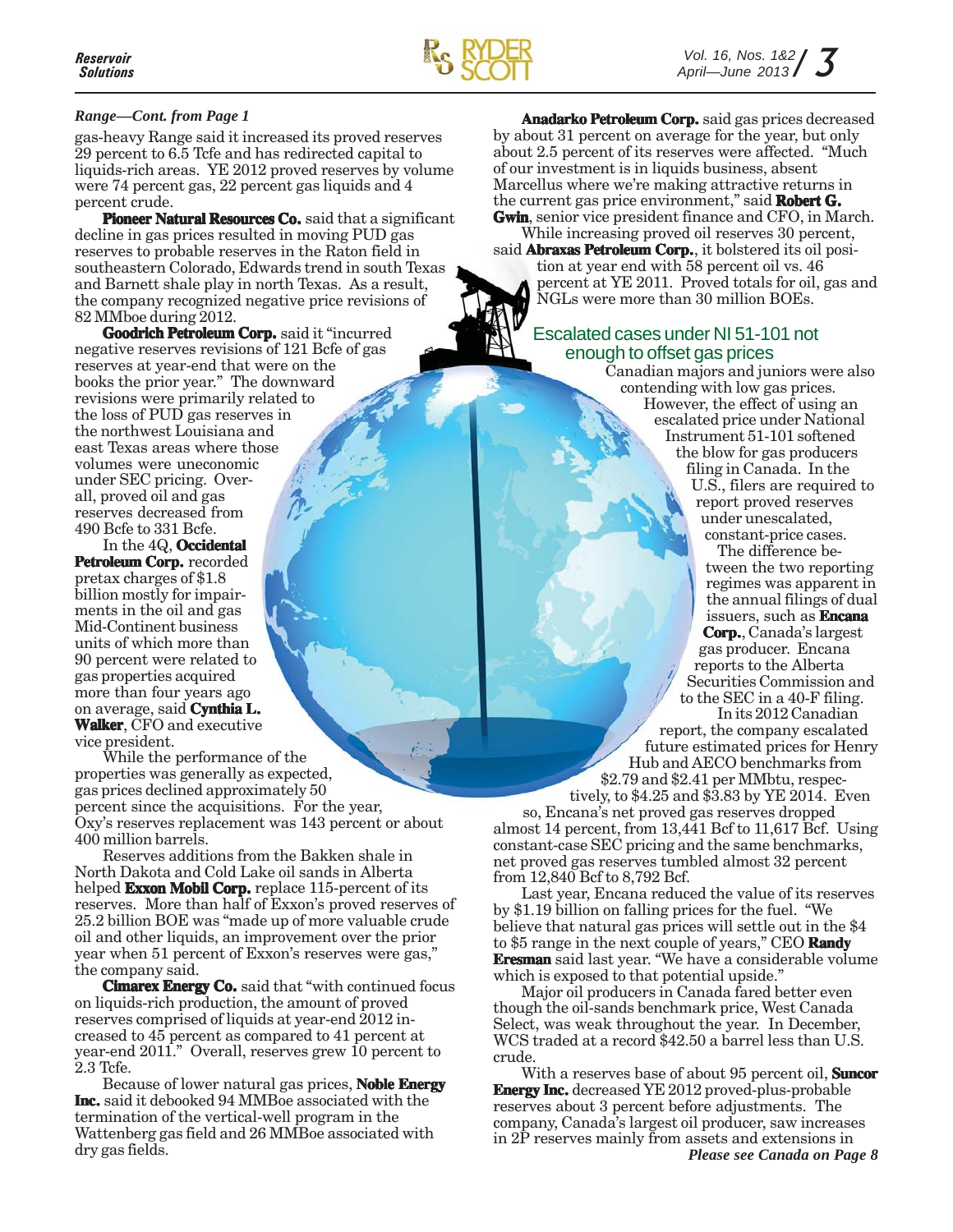

*Reservoir Solutions*



**Sergei Donskoy,** minister of Russia's Ministry of Natural Resources and Environment, said that his agency will enforce a new, final petroleum reserves classification system this year, reported Interfax news agency on Feb. 14.

At the February meeting, **Vladimir Putin**, president of Russia, charged a working government committee with putting together a new approach to the country's reserves classification system, but Donskoy told Putin that his agency had already presented a new system.

In late March, the ministry had not yet rolled out a new set of reserves reporting regulations.

#### History of RF-2005

At year-end 2011, the FGU State Commission on Mineral Reserves (GKZ) said that a new classification system was not ready for its planned implementation in 2012 and that a one-year delay to 2013 would allow further improvement of the system's evaluation methodologies.

Originally, Russia had planned to implement the Ministry's RF-2005 Russian Federation classification scheme in 2009, a planned first step to bring the old Soviet system in line with more modern standards. In the intervening four-year period, industry discussion for any improvements was planned and industry was expected to conduct

test projects to acquaint itself with the system.

That never occurred and rather than issuing a ministerial decree four years ago, the government postponed the rollout to 2012.

Reportedly, the government now considers the RF-2005 guidelines to be outdated, but has not published an updated official version. In the meantime, Russia enforces reporting rules set up in Soviet times, which most agree do not reflect current international standards. The worldwide oil and gas industry considers the 2007 SPE Petroleum Resources Management System (SPE-PRMS) to be the defacto international standard for reserves reporting.

Originally SPE mapped RF-2005 to its older 1997 SPE/WPC reserves definitions in 2005. The results of that work are posted at www.spe.org/spe-app/spe/industry/ reserves/mapping.htm.

One of the first attempts to map the Russian system to SPE-PRMS was done by **John Hodgin**, then president at Ryder Scott, and **Dmitri Zabrodin**, vice president at FDP Engineering LLP. They referenced the 2005 SPE mapping work in a remapping exercise to compare the new SPE-PRMS guidelines to RF-2005.

Hodgin presented their work at the International Geoscience Conference in Tyumen, Russia, in late 2007. They found a "high

degree of commonality with both classification systems," he said.

Two years ago, joint-committee members representing the GKZ and SPE mapped the RF-2005 standards to the SPE-PRMS. However, the GKZ asked that publishing of the mapping be delayed until additional economic criteria could be incorporated into the Russian system. The SPE mapping exercise was not expected to change the Russian system, but alignment would have ensured greater consistency of petroleum reserves and resource estimates.

Three reserves reporting classification systems—each promoted by a group of experts—are vying for GKZ acceptance, according to unconfirmed reports over more than a year.

#### Behind the delays

The numerous government delays in finalizing new reserves rules have a sound basis. First of all, a key issue is whether a new system will help companies or create problems. It certainly will not streamline the reporting processes. All Russian majors and most medium and small producers commission third-party consultants to estimate reserves using SPE and SEC classifications for acquisitions, divestitures, regulatory reporting and bank loans.

Those companies have the additional burden to report reserves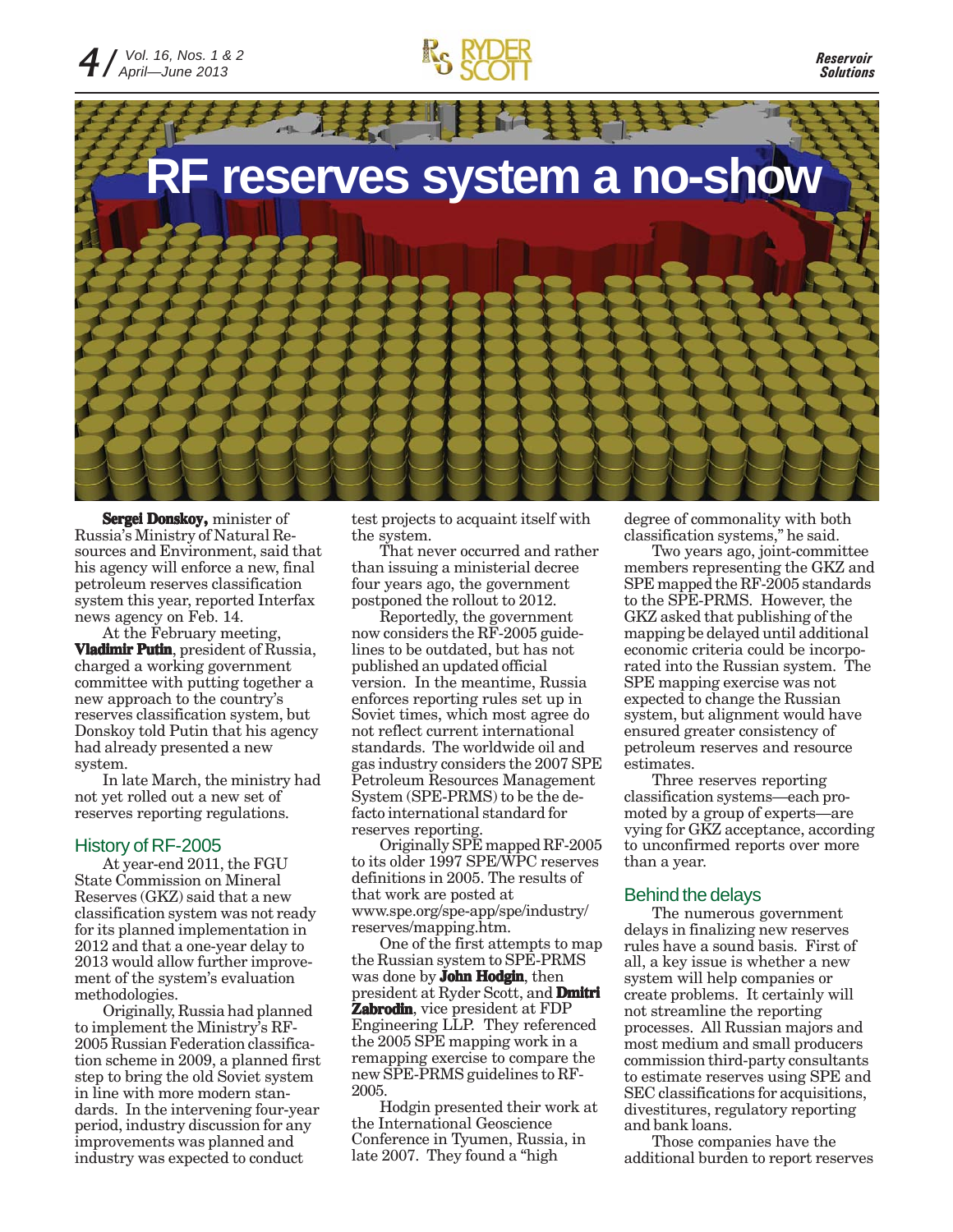

| <b>Estimated Ultimate Recovery</b> |                                                        |   |       |                                                            |                                    |                 | SPE-<br><b>PRMS</b>                                                             |                 |  |                |
|------------------------------------|--------------------------------------------------------|---|-------|------------------------------------------------------------|------------------------------------|-----------------|---------------------------------------------------------------------------------|-----------------|--|----------------|
| <b>CUMULATIVE</b>                  |                                                        |   |       | <b>RESERVES IN EXISTING FIELDS</b><br>(EXPANDED RESERVES)  |                                    |                 | <b>EXPECTATIONS FROM</b><br><b>FUTURE DISCOVERIES</b><br>(PROSPECTIVE RESOURCE) |                 |  |                |
| <b>PRODUCTION</b>                  | <b>KNOWN RESERVES</b>                                  |   |       |                                                            |                                    |                 |                                                                                 |                 |  |                |
|                                    | <b>PROVED</b><br><b>RESERVES</b>                       |   |       | <b>PROBABLE</b><br><b>RESERVES</b>                         | <b>POSSIBLE</b><br><b>RESERVES</b> |                 |                                                                                 |                 |  |                |
|                                    | $\mathbf{A}$                                           | B | $C_1$ | C <sub>2</sub>                                             |                                    |                 | $C_3D_0$                                                                        | $D_1$           |  | D <sub>2</sub> |
|                                    |                                                        |   |       | <b>RESERVES</b>                                            |                                    |                 | <b>RESOURCES</b>                                                                |                 |  | RF-<br>2005    |
|                                    | <b>PROVED PLUS</b><br><b>PARTLY</b><br><b>PROBABLE</b> |   |       | <b>PROVED OR</b><br><b>PRELIMINARY</b><br><b>EVALUATED</b> |                                    | <b>POSSIBLE</b> |                                                                                 | <b>INFERRED</b> |  |                |
|                                    |                                                        |   |       |                                                            |                                    |                 |                                                                                 |                 |  |                |
|                                    |                                                        |   | Low   |                                                            |                                    |                 | <b>Range of Uncertainty</b>                                                     | High            |  |                |

**The RF-2005 classification system had a "high degree of commonality" with the SPE-PRMS, said then Ryder Scott president John Hodgin in 2007 when he and Dmitri Zabrodin were one of the first to map the systems. This chart compares the two.**

to the government using Russian guidelines. A new system will not change that.

So why hasn't the state agency considered simply adopting SPE-PRMS? The answer is not simple.

From Russia's standpoint, the system results in selective depletion of sweet spots rather than achieving maximum possible recovery from

entire reservoirs as dictated by current rules. Selective depletion is explicitly prohibited by law.

The Russian view is that selective-depletion fields get "destroyed" and "remedial works" are quite costly and not necessarily efficient. Once sweet spots are depleted, the license holder cannot efficiently produce the remaining

volumes. Producing from both rich and poor areas of the reservoir boosts efficiency and is good reservoir management, Russia contends.

Conversely, under the SPE-PRMS, each individual well is projected to produce until its economic limit is reached and then it is shut down. The producer exploits better areas of the reservoir while bypassing poorer areas.

That is at direct odds with Russian authorities, who say that individual wells are not licensed; entire reservoirs and fields are licensed, so that any negative cash flow to keep marginal wells active beyond their economic lives is offset and "subsidized" by cash-positive wells. In that way, the entire reservoir or field reaches its eco limit.

The wholistic Russian philosophy resides on a reasonable understanding, or better yet, an "enlightened view" that oil and gas accumulations are created only once and as such, those limited resources should not be wasted in the form of dead oil.

Also, Russia resents any intrusion by the West into the country's national affairs. Government officials may be reluctant to promote the adoption of SPE-PRMS, because it undermines their mandate that license holders develop entire lease areas to maximize cumulative production and returns to the state.

### Evaluation sector facing ethical dilemma in state licensing

**Tim Smith**, president of Don Ray George & Assocs., presented, "Think you can evaluate reserves anywhere," at the Ryder Scott reserves conference. He discussed general ethical considerations for licensed engineers practicing under Texas statutes.

Smith also presented situational ethics in evaluation engineering. He focused on industry efforts, spearheaded by the Society of Petroleum Evaluation Engineers starting in 2010, to get laws passed in Texas and Louisiana that allow engineers licensed outside those states to legally evaluate in-state properties. Smith is a former SPEE president and the sitting chairman of the SPEE reserves definitions committee.

He said that both states had taken positions that in-state licensure was required for the lawful evaluation of oil and gas resources beneath their soil. "This was unheard of for evaluation engineers. Those positions are cases of first impression," Smith remarked.

The new laws extend reciprocal treatment only to licensed evaluators in states which have not disallowed licensed engineers from other jurisdictions from evaluating resources in their states' subsurface.

Thirty-three states license petroleum engineers, but Texas and Louisiana are the only two to have enacted reciprocity laws that allow evaluations across state lines which is an industry-wide practice. Smith polled an audience of more than 200 engineers for those holding licenses in two or more states and a show of hands was sparse.

*Please see Smith on Page 8*

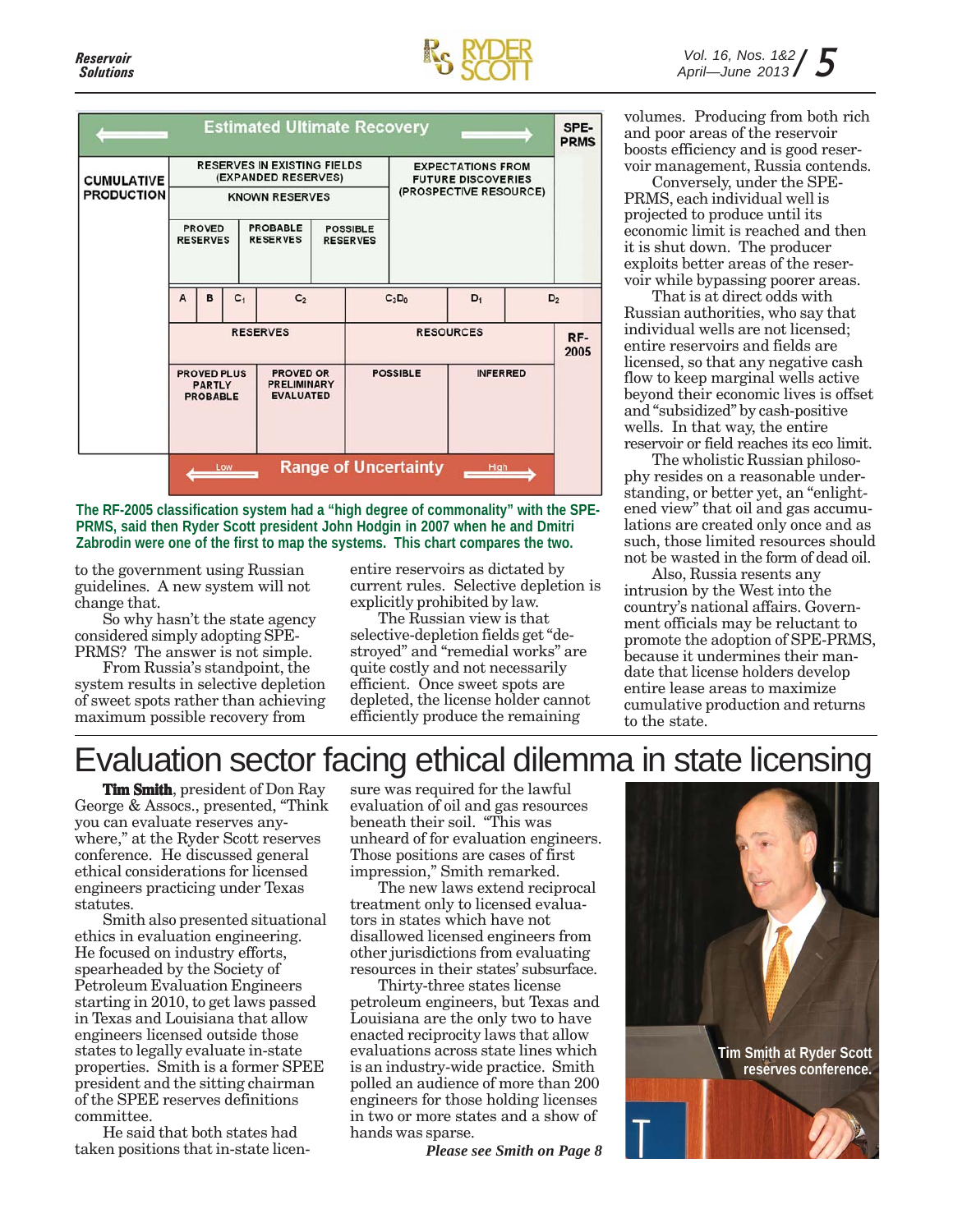

## Statistical methods require special considerations

Based on portfolio analysis, industry-accepted statistical methods to estimate petroleum reserves in large, integrated drilling projects, especially in unconventional resources, require special considerations to comply with U.S. Securities and Exchange Commission disclosure rules, said **Herman Acuña**, managing senior vice president, at the Ryder Scott reserves conference.

Increasingly oil and gas companies are using stochastic methods to estimate a range of reserve estimates and their associated probabilities in resource plays with varying drilling-portfolios sizes. Probabilistic methods are used more often than deterministic when technical uncertainty is high at early fielddevelopment stages. However, for unconventional resource estimations, stochastic methods are used throughout field life to analyze expected statistical repeatability from the assets.

At the heart of the issue is the use of probabilistic aggregation and portfolio effect. With more drilling opportunities, a company better diversifies its risk profile, reduces the uncertainty of the total portfolio and books more proved reserves at both the well and portfolio levels. Conversely, a company with fewer opportunities has greater uncertainty in its portfolio and should book fewer proved reserves at a well level.

The Society of Petroleum Evaluation Engineers (SPEE) recommended industry guidelines in Monograph 3, "Guidelines for the Practical Evaluation of Undeveloped Reserves in Resource Plays," published in 2010, rely on probabilistic aggregation and the portfolio effect to determine reasonable certainty, said Acuña.

"Certain aspects of both the SPE-PRMS (Society of Petroleum Engineers Petroleum Resources Management System) and SEC definitions may conflict with the aggregation process," said Acuña. "At a minimum, those aspects may require special consideration in their application to resource-play estimates of reserves.

Acuña showed an example based on the monograph, which demonstrated that a company with a diversified portfolio of 100 well locations in the Spraberry trend may be able to book 73 Mbbl of 1P undeveloped reserves per well vs. 59 Mbbl of 1P undeveloped reserves per well for another company in the trend with only eight wells in its drilling portfolio.

"The same wells must be assigned different 1P reserves based on the company's acreage position," he emphasized.

In Part 210, Item 1202 of Regulation S-K, the SEC states that "the reported reserves should be simple arithmetic sums of all estimates at the well, reservoir, property, field or project level." The problem with that is the simple addition of probabilistically determined P90 reserves for individual wells or future drilling locations in large projects yields an underestimated, aggregated total.

In probabilistic analysis, P numbers represent the likelihood, as a percentage, that the actual reserves will meet or exceed an estimate. P90 reserves estimates have at least a 90 percent probability of being equaled or exceeded.

"The SEC rule is stricter than other guidelines,"



said Acuña. "It's still a gray area. A firm opinion from the SEC on this matter is urgently required to avoid future problems of compliance."

The SEC has stated that aggregation "can result in larger reserves estimates than simple addition would yield" and that a public issuer should use "a straightforward reconciliation of this for financial reporting purposes."

Acuña also explained that in annual reserves rollovers, companies that use actual well results should adjust the original estimated ultimate recoveries (EURs) per well on the basis of the remaining portfolio. In an example, a company with EURs of 73 Mbbl per well—which is based on drilling 100 wells in the Spraberry trend during the SEC's five-year maximum period for developing proved undeveloped reserves—cannot use that same per-well estimate if it scales back to 50 wells. With half the wells, the EUR per well drops to 71 Mbbl.

"For proved SEC reserves, the companies should use only the number of wells to be drilled in a five-year period to define the statistics of their portfolio," said Acuña

He examined the effect of statistical aggregation in acquisitions and divestitures and said that breaking up the portfolio changes the risk profile for both the buyer and the seller. "In general, the seller will debook more than what it sold and the buyer will book less than what it bought if they rely on the original report," Acuña said. "Is industry ready to take a 'hit' after A&D transactions?"

*Please see Acuña on Page 8*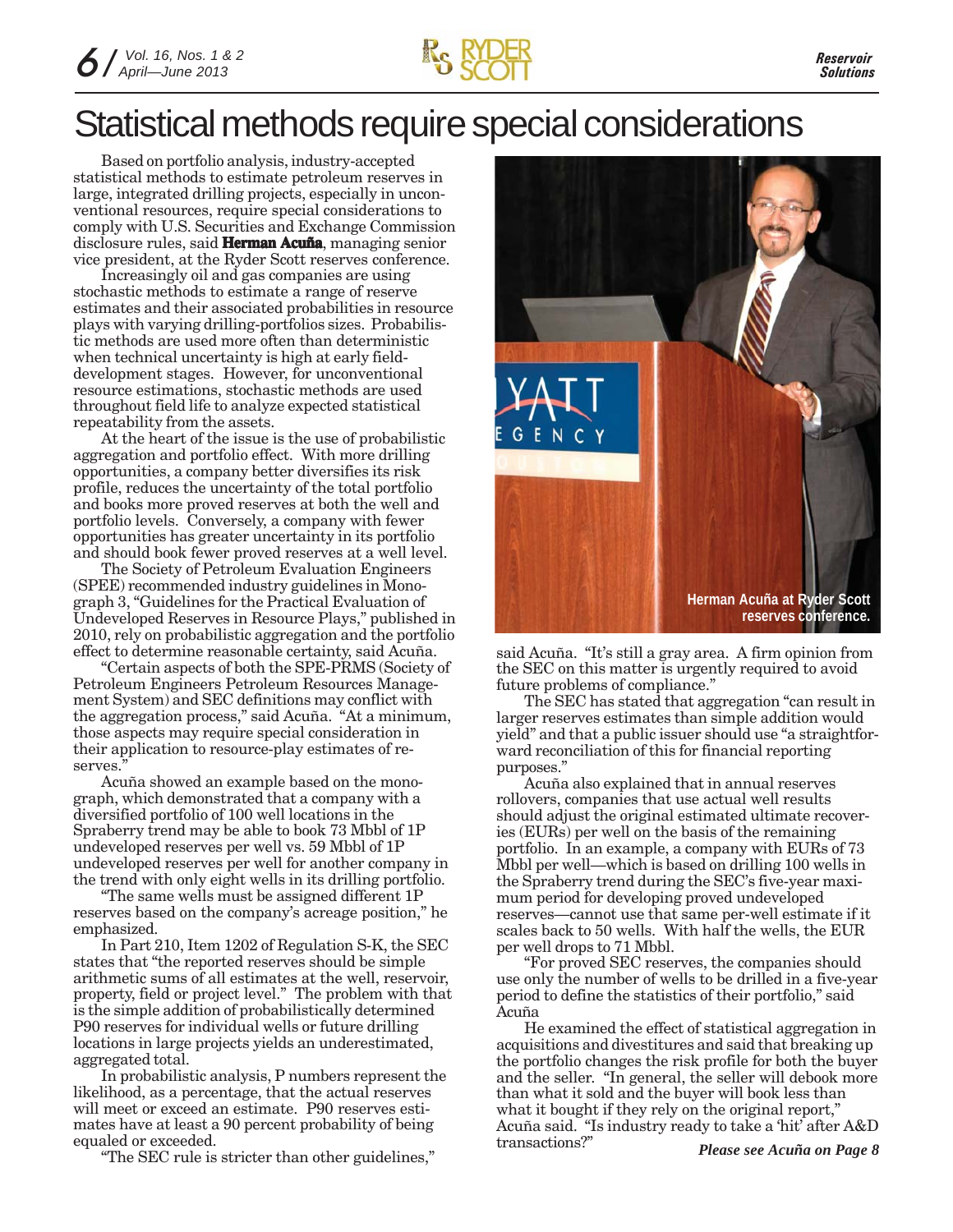

## O&G shale brochure posted on site

Ryder Scott posted its shale brochure at ryderscott.com/ ShaleReserves.pdf. Hard copies are available through email request at mike\_wysatta@ryderscott.com.

Ryder Scott uses every scientific method available for oil and gas shale evaluation including the following:

- Core Analysis for porosity, water saturation and total organic carbon
- Laboratory desorption and adsorption analysis
- Petrophysical analysis with core data correlations
- Petrophysical analysis with the Passey method
- Geophysical analysis of seismic data
- Microseismic analysis for fractured rock-volume estimates
- Volumetric analysis including free and absorbed components
- Flowing material balance analysis
- Square-root-of-time plots
- ◆ PVT analysis
- Rate-transient analysis including modeling transient- vs. boundary dominated flow
- Numerical simulation
- ◆ Frac breakthrough modeling

Ryder Scott evaluates oil and gas shale plays for about 100 clients that include government agencies, national oil companies, international oil companies and independents.

The partial list is as follows:

Adams Resources Exploration Corp. American Oil & Gas Inc. Americas Petrogas Inc. Anadarko Petroleum Corp. Anatolia Energy Corp. Anschutz Exploration Corp. Ante5 Oil & Gas Antero Resources Corp. Apache Corp. Arena Energy LP Aurora Resources LLC Beusa Energy Inc. BP America Production Co. BTA Oil Producers LLC Buckner International Caddis Capital LLC Cade Oil and Gas LLC Calibre Energy Inc. Carrizo Oil & Gas Inc. CDX Gas LLC Central Petroleum Ltd. Chesapeake Energy Corp. Chevron Corp. Cheyenne Oil & Gas China National Offshore Oil Corp. ConocoPhillips Co. Continental Resources Inc. Cornerstone Natural Resources LLC Devon Energy Corp. Dominion Resources Inc. El Paso Corp. Energen Resources Corp. Energy Corporation of America Enerplus Corp. ENI Petroleum Company Inc. EQT Corp. Euro Pacific Capital Inc. Exco Resources Inc. Fidelity Exploration & Production Co.

Global Natural Resources Corp. Great Western Oil & Gas Co. LLC Headington Oil Company LP HighMount E&P LLC Intervention Energy LLC Ironwood Oil & Gas LLC J.P. Morgan Kerogen Resources Inc. Korea National Oil Corp. Lario Oil & Gas Co. Lime Rock Resources Lukoil Oil Co. Macquarie Bank Ltd. Mainland Resources Inc. Marathon Oil Co. Marion Energy Limited MBI Oil & Gas LLC Metalmark Capital Holdings LLC Mitsui & Co. Ltd. Montana Oil Properties Inc. Murex Petroleum Corp. Murphy Exploration & Production Co. Newfield Exploration Co. Nexen Inc. Northern Oil & Gas Inc. PDC Energy PEMEX (Petróleos Mexicanos) PetroFrontier Corp. Petrogulf Corporation Petroleum Development Corp. PetroQuest Energy Inc. PrimeEnergy Corp. QEP Resources Inc. Questar Corp. Reliance Holding USA Inc. Repsol YPF SA Riverstone Europe LLP Rosetta Resources Inc. Royal Dutch Shell PLC



**Ryder Scott posted its shale brochure at ryderscott.com/ShaleReserves.pdf. Hard copies are available through an email request to mike\_wysatta@ryderscott.com. Ryder Scott evaluates oil and gas shale plays for about 100 clients.**

Samson Oil & Gas Limited Sanchez Oil & Gas Corp. Sinopec SM Energy Co. Spotted Hawk Development LLC Stairway Capital Management LP State Commission on Mineral Reserves (Russia) State Street Bank & Trust Co. Stone Energy Corp. Sundance Energy Inc. Talisman Energy Inc. Texakota Oil Co. TNK - BP Triangle Petroleum Corp. United Energy Group Ltd. Unocal Corp. Yacimientos Petrolíferos Fiscales Zavanna LLC ZEnergy Inc.